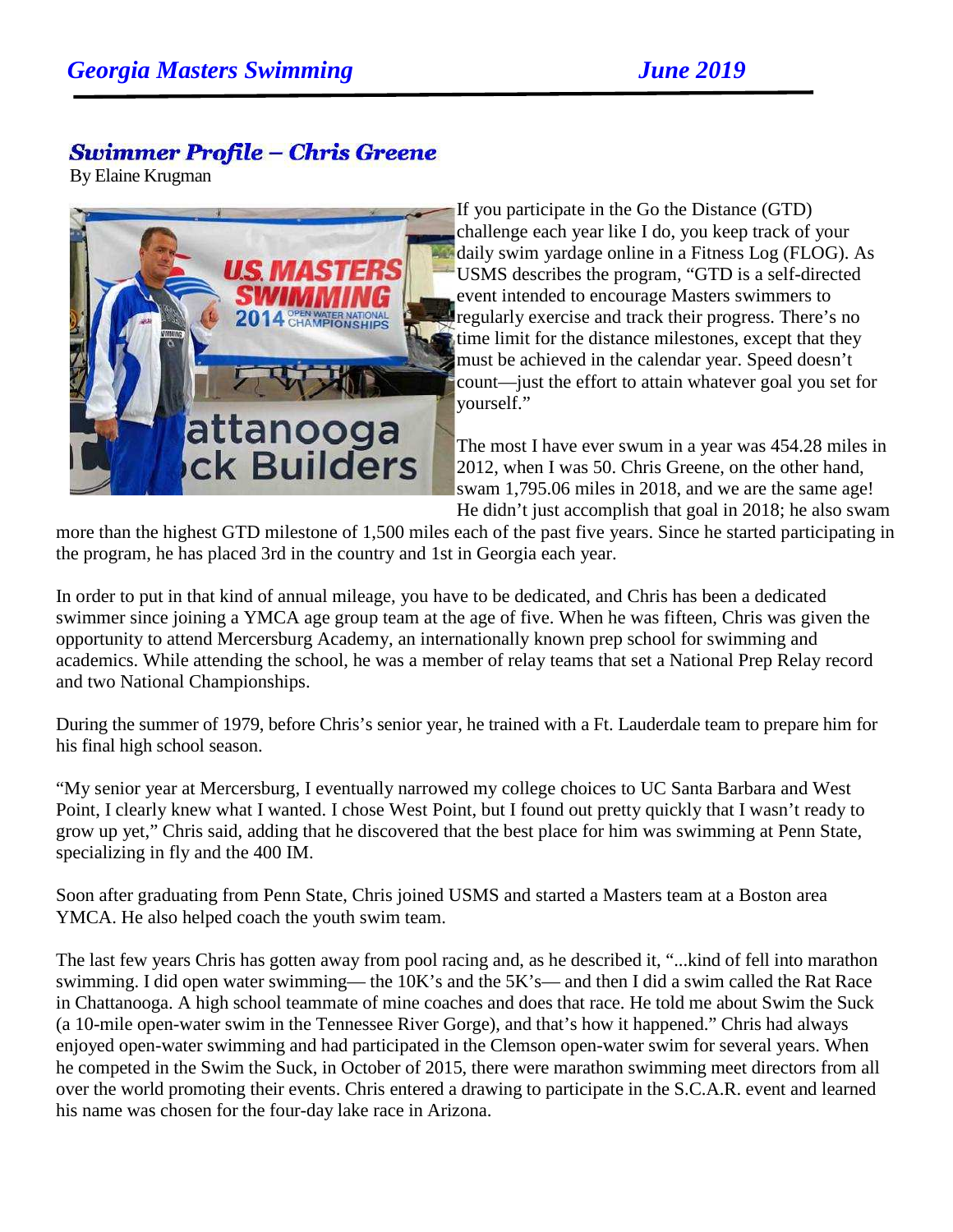

The race took place in four different lakes (Saguaro, Canyon, Apache, and Roosevelt) and totaled 41.5 miles, including a 10K night swim. the third day, a 17-mile swim, the headwinds were so strong that the kayak escorts couldn't keep up with the swimmers. The conditions were so turbulent that Chris was one of only nine finishers. "That was the hardest thing I have ever done, but I had so much fun." The avid swimmer enjoyed the experience so much that he returned two years later to compete again. Although his name wasn't chosen in the drawing, fellow Georgia Masters swimmer (and previous Swimmer Profile subject) Pat Eddy's name was drawn. As it turned out, Pat was unable to participate, so he spoke with the meet director and had his entry transferred to Chris.

"As soon as I finished my first S.C.A.R., I read about a race that Darren Miller was putting on in Pittsburgh. (Darren Miller was the first swimmer to complete the Oceans 7, a series of seven long-distance open-water swims that is considered marathon swimming's most difficult challenge.)" Chris explained that each swimmer had to be approved by Darren to participate in the race he was organizing. Three Rivers Marathon Swim, as it came to be known, is a 30K swim that raises money and gives 100% of the swim's profits to a local charity, the Forever Fund. Chris swam the race in 2015 and completed the course in 8:35:50.

In addition to those open-water events, Chris has swum in a race across Lake Tahoe, which straddles the state line between California and Nevada, one at Lake George, New York, and a race around Mercer Island, in Seattle.

Although Chris is considering other marathon swims to do in the future, including Swim Across the Sound, in Long Island, New York, he doesn't have his sights set on conquering the English Channel. As he explained, "I would love to do the English Channel, but the problem is the cost. I have a daughter that just started college. You can get over there and you have a window of three days and you might not even swim [due to unsafe conditions]."

One marathon swim Chris will definitely do late this summer is at Seneca Lake, 55 years after his sister water skied the 38-mile-long lake. She recently passed from pancreatic cancer, and Chris will be swimming in her honor.

Curious about how this marathon swimmer prepares for the rigors of a race, I asked Chris about his training. "A lot of marathon swimming is in fairly cold water, and I have worked on acclimating myself to that. Now, I really like swimming in cold water." Instead of training in heated indoor pools in the winter, this polar bear prefers swimming in open-water or unheated outdoor pools, seeking them out when he travels for his work. If he able to, Chris swims every day and will only take a day off if travel prevents him from finding somewhere to swim. Even then, this dedicated athlete will work out on an elliptical machine rather than do nothing. He also supplements his swims with elliptical workouts twice per week.

On a typical weekday, Chris will swim 6-7,000 yards depending on how much time he has available. It's not all just freestyle swimming, though; Chris sometimes likes to swim butterfly as part of his workouts. Every year, he also swims his age in 50-yard fly repeats on a one-minute interval. Whew!

Chris's training regimen has prepared him well to compete in marathon swimming events; however, I wondered how he approached it mentally. "I'm used to swimming for hours. That's why I sometimes just go